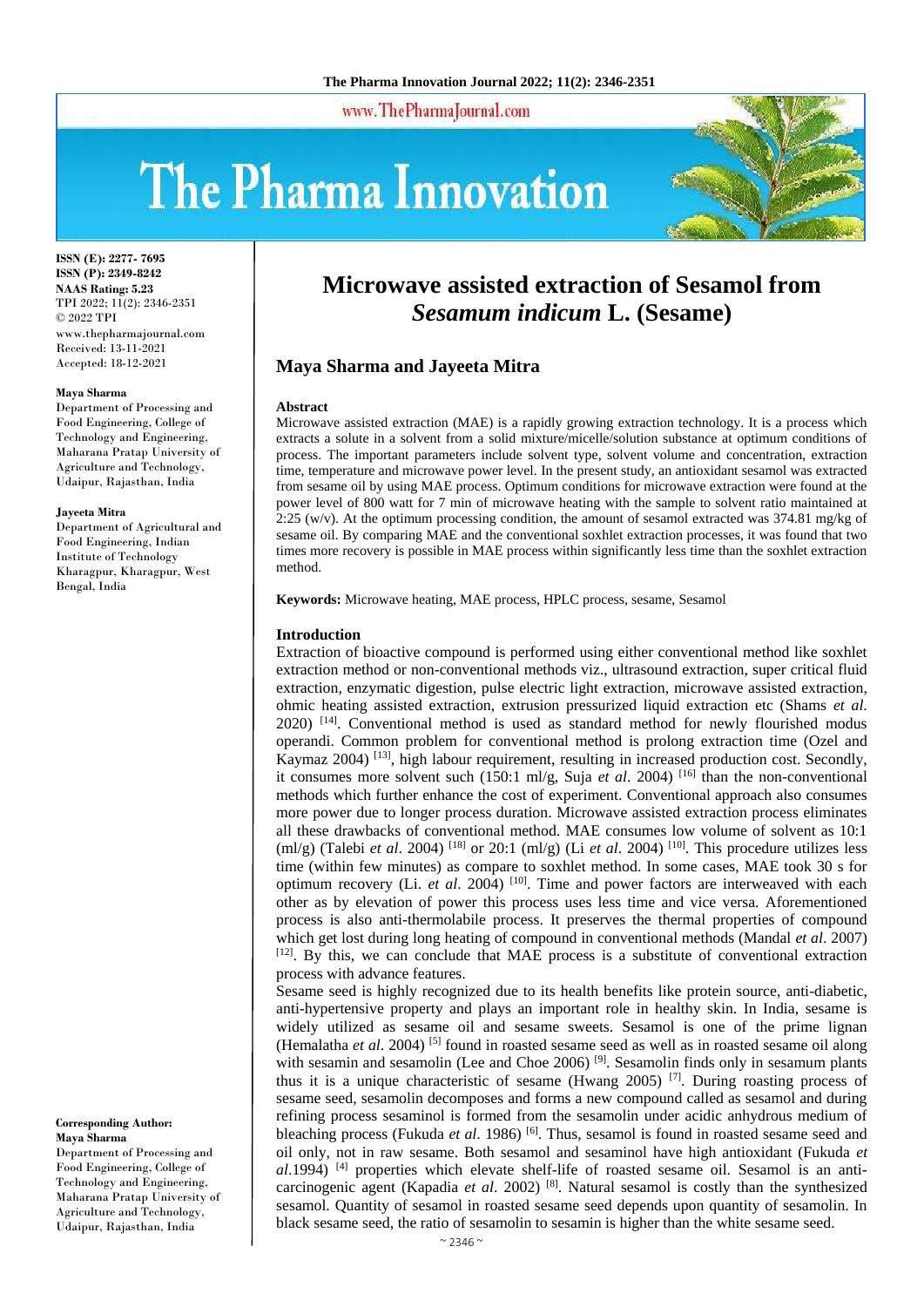Black sesame seeds contain lower oil quantity than the white sesame. In Indian varieties, there is significantly low sesamolin found (Hwang 2013)  $[6]$ . Thus, sesamol is very important bioactive compound detected in roasted sesame seed. Hence, in the present study, MAE was used to extract sesamol from sesame seed and the process parameters were optimized for maximum sesamol recovery.

# **Materials and Methods**

# **Raw materials and reagents**

Black sesame seed was procured from local market of

Kharagpur, West Bengal. Sample was prepared as shown in fig 1. Selection of solvent for MAE process was an important step because solvent must absorb microwave energy as well as it should dissolve sesamol (polar compound) (Li. *et al*.  $2004$ )  $[10]$ . So the polar organic solvent, which has high dissipation factor (tanδ) and low dielectric constant were separated (Table 1). Acetone, Ethanol, Ethyl Acetate, Hexane and Methanol have been taken for trial. All the solvents were purchased from lab solution, Kolkata, West Bengal. 5 g of 98% pure sesamol was purchased from Sigma, India.



**Fig 1**: Sample preparation procedure

**Table 1:** Dissipation factor and Dielectric constant for solvents commonly used in MAE (Source: Mandal *et al*. 2007) [12]

| S. No. | <b>Solvent Name</b> | Dissipation factor (tand) $\times 10^{-4}$ | Dielectric Constant $(\epsilon)$ measured at 20 °C |
|--------|---------------------|--------------------------------------------|----------------------------------------------------|
|        | Methanol            | 6400                                       | 32.6                                               |
|        | Acetone             | 5555                                       | 20.7                                               |
|        | Ethyl acetate       | 5316                                       | 6.02                                               |
|        | Ethanol             | 2500                                       | 24.3                                               |
|        | Hexane              | $\overline{\phantom{0}}$                   | -.89                                               |

# **Microwave assisted extraction of sample**

MAE apparatus was designed and fabricated in laboratory (Fig. 2) and sample was extracted at different experimental conditions. MAE of sample was executed as per earlier described method by Maran *et al*. (2013). The apparatus was fabricated using convective type domestic microwave oven (Samsung CE74JD model). About 2 g of sample was put into 250ml volumetric flask with varying concentration of solvent. The volumetric flask was placed at center of microwave oven on a glass stand. Condenser was attached to the volumetric

flask to convert the solvent vapour that was produced during microwave heating into liquid phase. Condenser was attached to cooled water source. The sample-solvent mixture was exposed to microwave irradiation at 3 different levels of microwave power as 450, 600 and 800 W. three different levels of time was selected to process the sample as 3, 5 and 7 min. Concentration of solvent was varied as 15, 20 and 25 ml. MAE experiment design was done according to the factorial design method.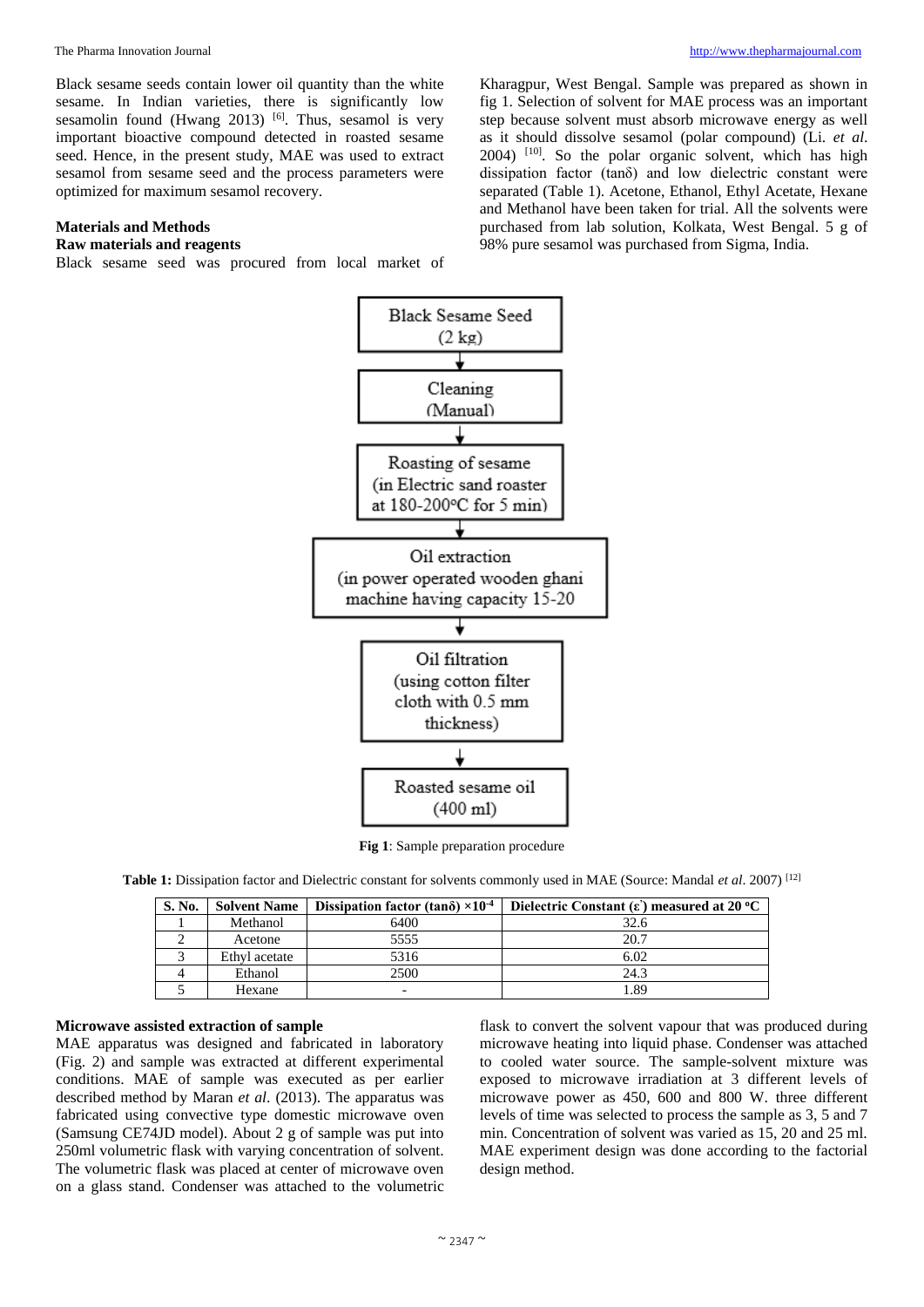

**Fig 2:** Two-D design of MAE apparatus (all dimensions are in mm)

#### **HPLC process**

For analytical measurement of sesamol, HPLC protocol given by Suja et al. 2004 <sup>[16]</sup> was used. HPLC process was performed at Central Research Facility, IIT Kharagpur on an Agilent 1100 series HPLC system with a UV detector and C-18 column thermostated at 35  $\degree$ C. Samples were injected with mobile phase of 70% of methanol at the flow rate of 1 ml/min. Sesamol was detected at 290 nm wavelength.

# **Results and Discussion Selection of solvent**

Ethanol and methanol were split after 2 min of heating due to high vapor pressure generation and immiscibility of oil in these solvents. Hexane did not get temperature higher than 60  $\rm{^{0}C}$  after 7 min of heating at 450 W. It is due to lack of polar compounds in hexane which absorbs the microwave energy. Ethyl acetate and acetone both had showed good properties under microwave heating with sample. The oil sample is more soluble in ethyl acetate due to its emulsion properties so finally ethyl acetate was used as solvent for MAE process.

## **MAE extraction and effect of various factors on yield**

Calibration curve of sesamol for HPLC was obtained using five different concentration of standard solution of sesamol (10, 50, 100, 200 and 500 mg/L) prepared by serial dilution of stock solution of 5 g/L. The straight line was observed with R <sup>2</sup> value as +0.9638 which indicates very good relation of the data fitted to regression line (Fig. 3).



**Fig 3:** Calibration curve for standard sesamol

Different combinations of power, time and solvent volume were studied to extract the sesamol from the oil samples. The

sample which was heated at 450 watt for 3 min with 15 ml of solvent showed least amount of sesamol (1.99 mg/kg) in it. As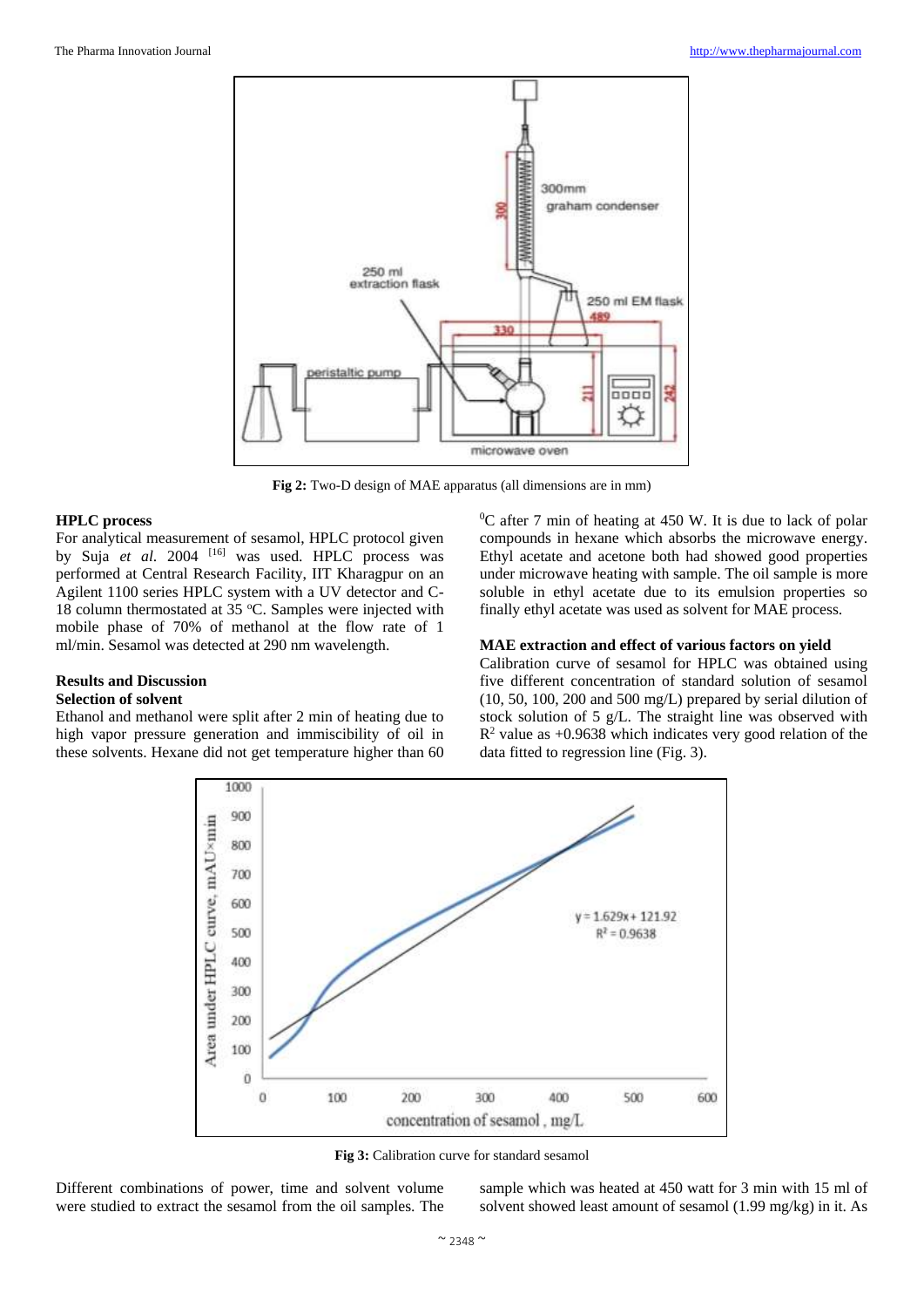the heating power was increased (800 watt) by keeping the same heating time (3 min) and solvent volume (15 ml), the extracted sesamol amount was increased to 228.00 mg/kg. Similar results were found when solvent volume was maintained at 20 ml or 25 ml while heating power was increased from 450 watt to 800 watt. Enhanced efficiency was also observed at heating time of 5 min or 7 min while increasing the heating power from 450 watt to 800 watt which indicated that heating power affected the extraction efficiency. Fig. 4(a) describes change in extraction yields with change in processing time and solvent volume at 800 W microwave heating.

While examining the heating time factor, it was found that as the heating time was increased from 3 min to 7 min by maintaining heating power at 450 watt and solvent volume of 15 ml, the amount of extracted sesamol was increased from 1.99 mg/kg to 3.55 mg/kg. This rise in the yield was less as compare to heating power factor because at low heating power, sample was not heated up-to the point where maximum amount of sesamol could be leached into the solvent even-after increasing the heating time. When the

similar experiment was done for solvent volume as 20 ml or 25 ml at 450 watt, the increment in Sesamol amount was observed. Similarly, enhanced efficiency was observed when extractions were done at constant heating power of 600 watt or 800 watt while increasing the heating time from 3 min to 7 min. At higher heating power when heating time was increased, yield was more as compare to low heating power which indicated the synergistic effect of the heating power and heating time (Fig 4(b)). Hence, when both the factors (time and power) were increased simultaneously then more yields were obtained at higher amount of solvent.

When the extracted amount for different volume of solvents were compared, it was found that as solvent volume was increased from 15 ml to 25 ml by keeping the heating power at 450 watt and heating time as 3 min, extracted sesamol amount was increased from 1.99 mg/kg to 220.98 mg/kg which clarified that solvent volume affects the extraction efficiency. Similarly, when increased amount of solvent volume were used at 600 watt or 800 watt of heating power, then more extracted sesamol was observed (Fig. 4(c)).



**Fig 4(a):** Effect of volume of solvent and heating time on concentration of sesamol at constant heating power of 800 W. Sesamol concentration increased as heating time and volume of solvent were increased simultaneously.



**Fig 4(b):** Effect of volume of solvent and heating power on concentration of sesamol at constant time. Sesamol concentration increased as heating power and volume of solvent were increased simultaneously.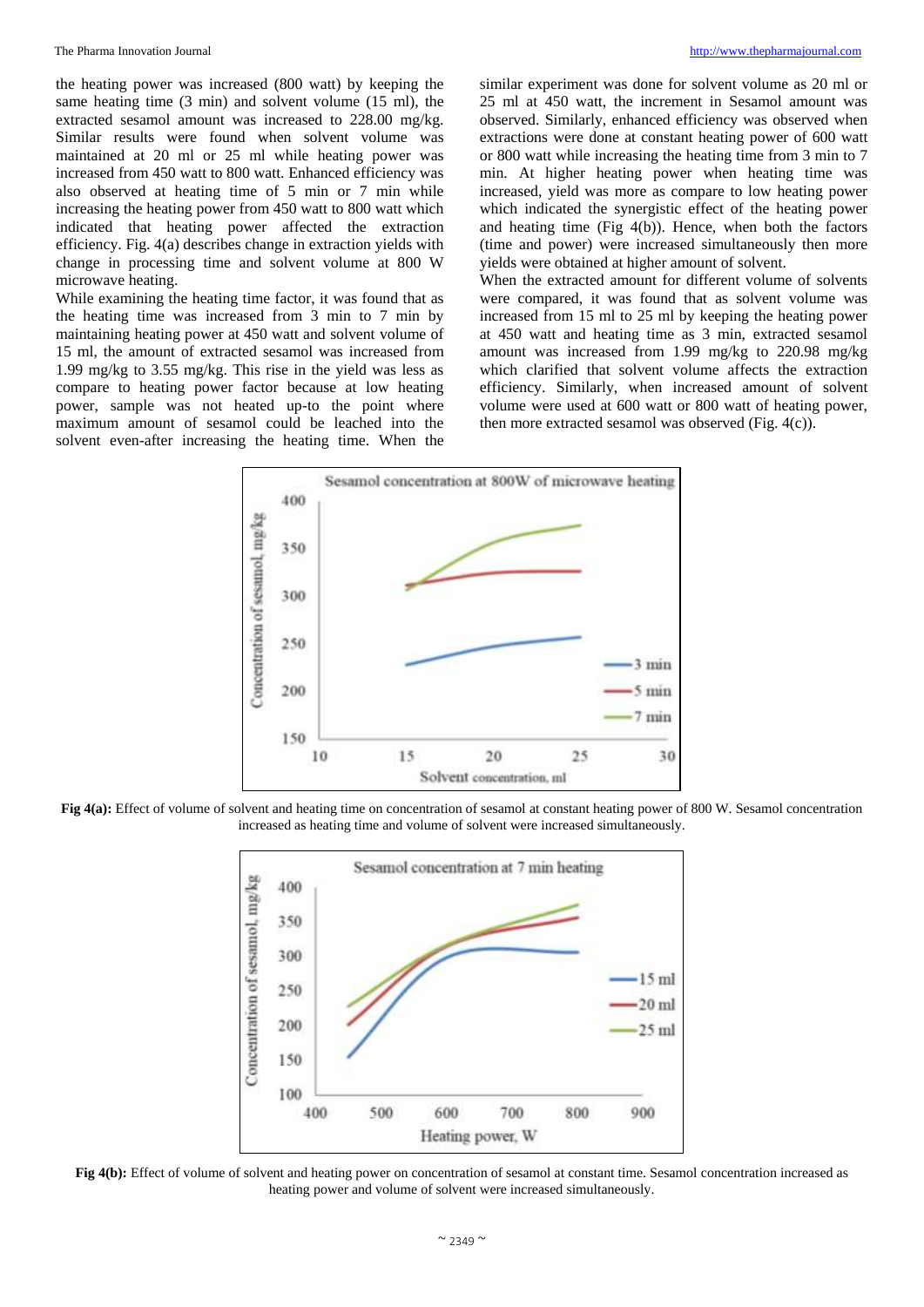

**Fig 4(c):** Effect of heating time and heating power on concentration of sesamol at constant solvent volume. Sesamol concentration increased as heating power and heating time were increased simultaneously.

**Fig 4:** Effect of different parameters on extraction yield

## **Conclusion**

Very few research works are available on microwave extraction from 'oil' sample because of microwave heating principle itself. Polar solvent only can be used for extraction purpose but oil sample should be miscible in the solvent for homogeneous microwave heating hence, ethyl acetate worked best under given circumstances. Heating power, process time and amount of solvent volume all together affect the concentration of extracted compound. It was concluded that the concentration of extracted sesamol was reduced for combination of low solvent volume, higher power and longer processing time because at high power, solvent immediately got vaporized and it doesn't provide sufficient time to extract compound for leaching out from sample into solvent and thus at high power and long time, the solvent quantity should be increased. Therefore, with low solvent volume sample should be heated at low microwave power for longer time. Also, if higher power level is used then process time should be less to save the energy because, at higher power and sufficient solvent volume, extraction process completes very fast under microwave heating. Optimum conditions for extraction should be followed for efficient extraction process. The optimum condition for present study was observed at microwave heating of sample at 800 W of microwave heating for 7 min of processing time with 25 ml of ethyl acetate solvent, the extracted amount of sesamol from 2 g of sample at this condition was found as 374.81 mg/kg which was higher as compared to other methods such as anion exchange solid phase extraction, spectrophotometric method, colorimetric method and supercritical carbon dioxide extraction method. Maximum recovery of sesamol using anion exchange solid phase extraction from sesame oil was 307.8 mg/kg (Sun & Xiao, 2014) <sup>[17]</sup>. The same was obtained as  $200 \text{ mg/kg}$  using spectrophotometric method and colorimetric method (Suarez *et al*. 1952) [15]. Sesamol was not detected in sesame using supercritical carbon dioxide extraction methods (Date *et al*.  $2011$ ) <sup>[2]</sup>.

# **Acknowledgement**

Authors thank the Department of Agricultural and Food Engineering, Indian Institute of Technology, Kharagpur for

financial and laboratory analysis support. We also thank the Central Research Facility, IIT Kharagpur for providing us further analysis facilities.

## **References**

- 1. Cardoso-Ugarte GA, Sosa-Morales ME, Ballard T, Liceaga A, San Martín-González MF. Microwaveassisted extraction of betalains from red beet (*Beta vulgaris*). LWT-Food Science and Technology. 2014;59(1):276-82.
- 2. Date M, Machmudah S, Sasaki M, Goto M. Supercritical Carbon Dioxide Extraction of Lignan from Cold-Press By-product of Sesame Seed. In 13<sup>th</sup> European Meeting on Supercritical Fluids, The Hague (Netherlands). 2015, 80.
- 3. Fukuda Y, Nagata M, Osawa T, Namiki M. Chemical aspects of the antioxidative activity of roasted sesame seed oil, and the effect of using the oil for frying. Agricultural and Biological Chemistry. 1986;50(4):857- 62.
- 4. Fukuda Y, Osawa T, Kawakishi S, Namiki M. Chemistry of lignan antioxidants in sesame seed and oil. In: Food Phytochemicals for Cancer Prevention II (Eds. Chi-Tang Ho *et al*.). ACS publications. 1994, 264-274.
- 5. Hemalatha S. Lignans and tocopherols in Indian sesame cultivars. Journal of the American Oil Chemists' Society 2004;81(5):467.
- 6. Hwang HS, Winkler-Moser J. Sesamol: a natural antioxidant for frying oil. Inform. 2013;24(8):490-4.
- 7. Hwang LS. Edible Oil and Fat Products: Edible Oils. In: Sesame oil, Bailey's Industrial Oil and Fat Products (by Alton Edward Bailey, Eds. Fereidoon Shahidi). Wiley publication. 2005.
- 8. Kapadia GJ, Azuine MA, Tokuda H, Takasaki M, Mukainaka T, Konoshima T *et al*. Chemopreventive effect of resveratrol, sesamol, sesame oil and sunflower oil in the Epstein–Barr virus early antigen activation assay and the mouse skin two-stage carcinogenesis. Pharmacological Research. 2002;45(6):499-505.
- 9. Lee J, Choe E. Extraction of lignan compounds from roasted sesame oil and their effects on the autoxidation of methyl linoleate. Journal of food science.